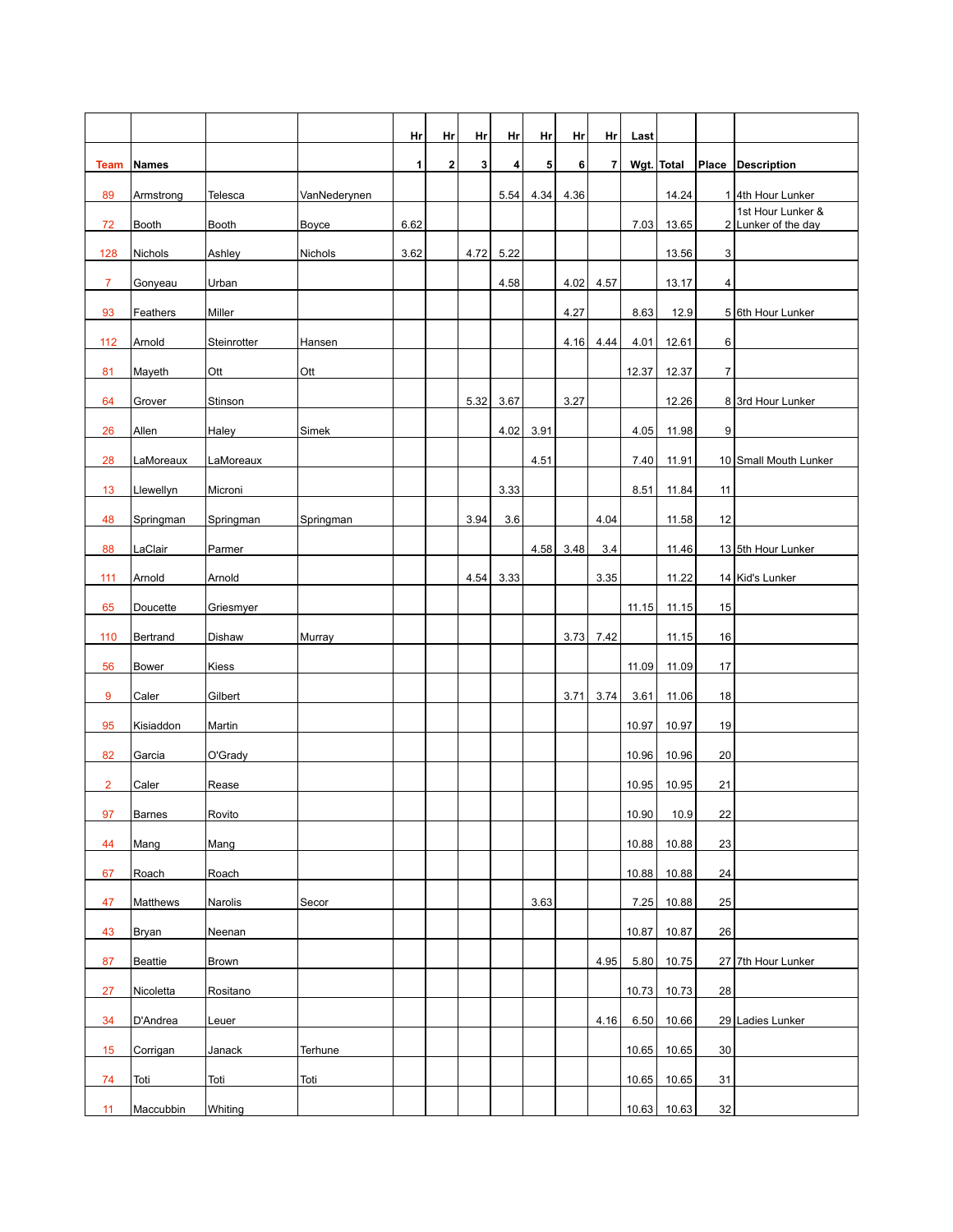| 52  | Abt        | Ash         |           |      |      |           |      |      |      |      | 10.63 | 10.63   | 33 |                    |
|-----|------------|-------------|-----------|------|------|-----------|------|------|------|------|-------|---------|----|--------------------|
| 77  | Johnson    | Ziarko      |           |      |      |           |      |      |      |      | 10.58 | 10.58   | 34 |                    |
| 94  | Dishaw     | Phillips Jr | Youngs    |      | 3.46 |           |      |      |      |      | 7.12  | 10.58   | 35 |                    |
| 70  | Combs Jr   | Spence      |           |      |      |           |      |      |      |      | 10.50 | 10.5    | 36 |                    |
| 50  | Cilento    | Colombai    | Gallelli  |      |      |           |      |      | 3.56 |      | 6.87  | 10.43   | 37 |                    |
| 71  | Race       | Rodman      |           | 3.96 |      |           |      |      |      |      | 6.33  | 10.29   | 38 |                    |
| 24  | Goodard    | Jackson     |           |      |      |           |      |      |      |      | 10.10 | 10.1    | 39 |                    |
| 113 | Moore      | Moore       |           |      |      |           |      |      |      |      | 10.00 | 10      | 40 |                    |
| 53  | Hoffman    | Lutz III    | Showers   |      |      |           |      | 3.37 | 3.39 | 3.22 |       | 9.98    | 41 |                    |
| 102 | Eisenberg  | Powell      | Powell    | 3.44 |      | 3.28      |      | 3.19 |      |      |       | 9.91    | 42 |                    |
| 10  | Gray       | Green       |           |      |      |           |      |      |      |      | 9.75  | 9.75    | 43 |                    |
| 33  | Brienzi    | Garver      | Rundt     |      |      |           |      |      |      |      | 9.68  | 9.68    | 44 |                    |
| 68  | Swinegar   | Swinegar    |           | 2.82 |      |           |      |      |      | 3.89 | 2.97  | 9.68    | 45 |                    |
| 36  | Wise       | Shutt       |           |      |      |           |      |      |      |      | 9.66  | 9.66    | 46 |                    |
| 12  | Conklin    | Harrington  | Scranton  |      |      |           |      |      |      |      | 9.65  | 9.65    | 47 |                    |
| 80  | Connor     | Connor      | Connor    |      |      | 3.34      | 3.09 | 3.14 |      |      |       | 9.57    | 48 |                    |
| 66  | Paradis    | Paradis     | Paradis   |      |      |           |      |      |      |      | 9.46  | 9.46    | 49 |                    |
| 76  | Clute      | Thompson    | Thompson  |      |      |           |      | 3.35 |      |      | 5.84  | 9.19    | 50 |                    |
| 46  | Hamilton   | Wierbowski  |           |      |      |           | 3.31 |      | 2.79 | 3.07 |       | 9.17    | 51 |                    |
| 54  | Buck       | Criss       | Strong    |      |      |           |      |      |      |      | 9.04  | 9.04    | 52 |                    |
| 57  | Kulikowski | Mierek      | Smith     |      |      |           |      |      |      |      | 8.89  | 8.89    | 53 |                    |
| 106 | Wood       | Wood        |           |      |      |           |      |      |      |      | 8.73  | 8.73    | 54 |                    |
| 59  | Kolb       | Kolb        |           |      |      |           |      |      |      |      | 8.71  | 8.71    | 55 |                    |
| 78  | Fabrizi    | LaMoreaux   |           |      |      |           |      |      |      |      | 8.64  | 8.64    | 56 |                    |
| 109 | Monica     | Monica      | Perruccio |      |      |           | 4.78 |      | 3.46 |      |       | 8.24    | 57 |                    |
| 42  | Howard     | Leone       | Leone     |      |      |           | 3.94 |      | 3.69 |      |       | 7.63    | 58 |                    |
| 63  | Funk       | Skirment    |           |      |      |           |      |      |      |      | 6.72  | 6.72    | 59 |                    |
| 101 | Florance   | Florance    |           |      |      |           |      |      |      |      | 6.60  | $6.6\,$ | 60 |                    |
| 115 | Costello   | Costello Jr | Symonds   |      |      | 3.74 2.84 |      |      |      |      |       | 6.58    |    | 61 2nd Hour Lunker |
| 73  | Kuziak     | Kuziak      | Kuziak    |      |      |           |      | 3.72 |      |      | 2.84  | 6.56    | 62 |                    |
| 105 | Rajczak    | Olles       | Olles     |      |      |           |      |      |      |      | 6.47  | 6.47    | 63 |                    |
| 18  | Freeman    | Ross        |           |      |      |           |      |      |      |      | 6.19  | 6.19    | 64 |                    |
| 127 | Coughlin   | LaPonte     |           |      |      |           |      |      |      |      | 6.07  | 6.07    | 65 |                    |
| 62  | Maconeghy  | Maconeghy   |           | 2.5  |      | 2.87      |      |      |      |      |       | 5.37    | 66 |                    |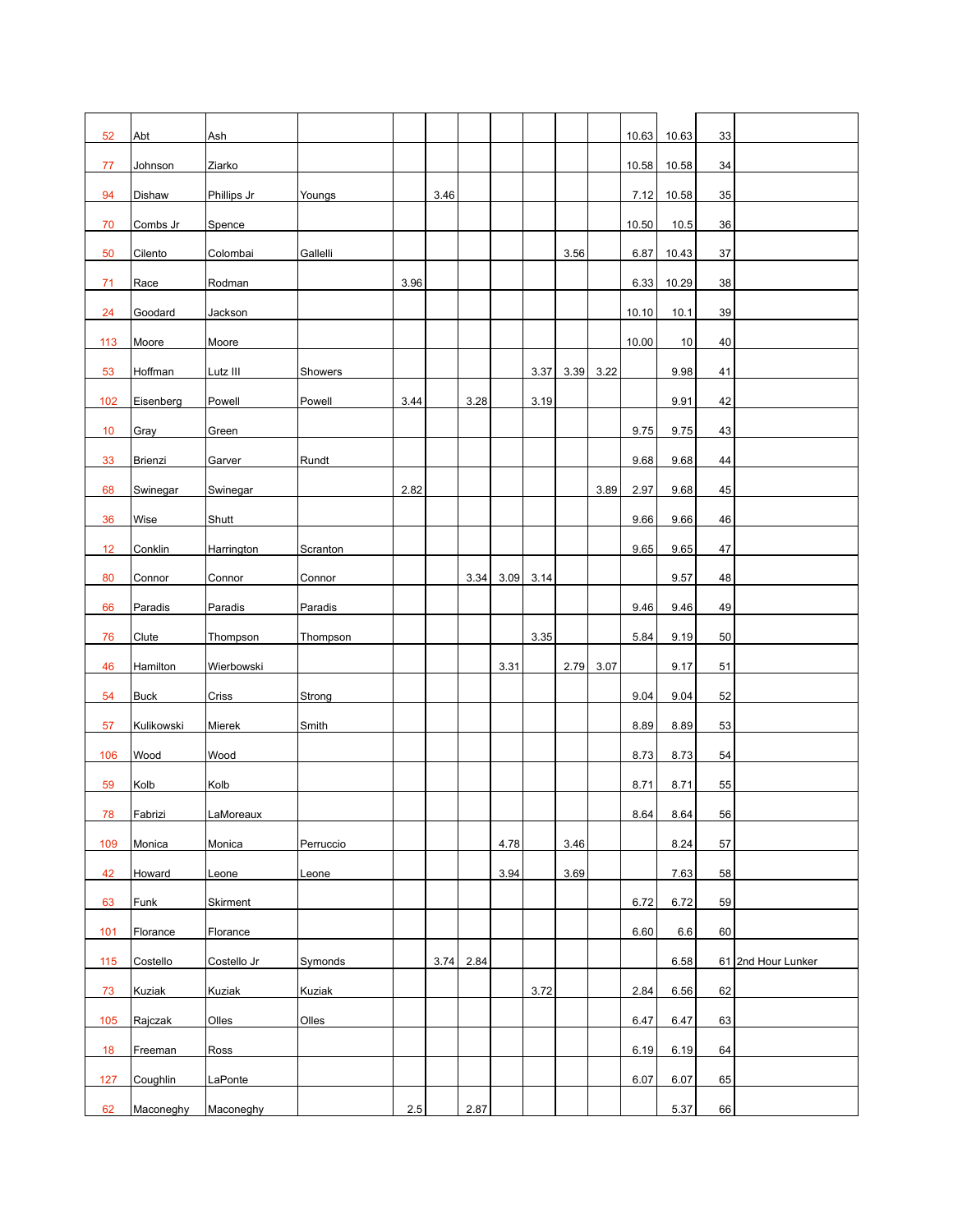| 96             | Pierce            | Speech       |              |             |      |      |      | 4.24 |      | 4.24           | 67 |  |
|----------------|-------------------|--------------|--------------|-------------|------|------|------|------|------|----------------|----|--|
| 31             | Mazol             | McPherson    |              |             | 4.17 |      |      |      |      | 4.17           | 68 |  |
| $\mathbf{3}$   | Grove             | Grove        |              |             |      | 3.68 |      |      |      | 3.68           | 69 |  |
| 118            | Suchnick          | Suchnick     | Atchinson    |             |      |      |      |      | 3.64 | 3.64           | 70 |  |
| 129            | Rothrock          | Struble      |              |             |      |      |      |      | 3.45 | 3.45           | 71 |  |
| 98             | Greenhill         | McIntyre     | Tupper       |             |      |      | 3.34 |      |      | 3.34           | 72 |  |
| 39             | Noll              | Zito         | Zito         |             | 3.32 |      |      |      |      | 3.32           | 73 |  |
|                |                   |              |              |             |      |      |      |      |      |                |    |  |
| 37             | Grant             | O'Connell    |              | $\mathsf 3$ |      |      |      |      |      | 3              | 74 |  |
| 123            | Bronson           | Mogensen     | Mogensen     |             |      |      |      |      | 2.91 | 2.91           | 75 |  |
| $121$          | Bondy             | Zator        |              |             |      |      |      |      | 2.88 | 2.88           | 76 |  |
| 130            | Fritz             | Pepsin       | Sekelowski   |             |      |      |      | 2.64 |      | 2.64           | 77 |  |
| 22             | Mierek            | Mierek       | Zylinsky     |             |      |      |      |      | 2.6  | 2.6            | 78 |  |
| $\mathbf{1}$   | Ford              |              |              |             |      |      |      |      |      | 0              |    |  |
| $\overline{4}$ | Goodrow           | Marshall     |              |             |      |      |      |      |      | $\pmb{0}$      |    |  |
| 5              | Dotzel            | Dotzel       | Kozelsky     |             |      |      |      |      |      | 0              |    |  |
| 6              | Eurillo           | Nester       | Plocek       |             |      |      |      |      |      | 0              |    |  |
| 8              | Jacoby            | Schweichler  |              |             |      |      |      |      |      | $\overline{0}$ |    |  |
| 14             | Mitch             | Reese        |              |             |      |      |      |      |      | $\pmb{0}$      |    |  |
| 16             | Cook              | Donegan      |              |             |      |      |      |      |      | $\overline{0}$ |    |  |
| 17             | Campbell          | Campbell     |              |             |      |      |      |      |      | 0              |    |  |
| 19             | Witczak           | Wlodyka      |              |             |      |      |      |      |      | 0              |    |  |
| 20             | Covey             | Yager        |              |             |      |      |      |      |      | 0              |    |  |
| 21             | Boczar            | Colarusso    | Witczak      |             |      |      |      |      |      | 0              |    |  |
| 23             | Robinson          | Wilson       |              |             |      |      |      |      |      | $\mathbf{0}$   |    |  |
| 25             | Cooper            | Gibson       | Infantino    |             |      |      |      |      |      | $\pmb{0}$      |    |  |
|                |                   |              |              |             |      |      |      |      |      |                |    |  |
| 29             | Annis             | Sherwood     | <b>Hilts</b> |             |      |      |      |      |      | 0              |    |  |
| 30             | Liberatore        | Lobur        |              |             |      |      |      |      |      | 0              |    |  |
| 32             | <b>Dillenbeck</b> | VanSteenburg |              |             |      |      |      |      |      | 0              |    |  |
| 35             | Castle            | Castle       |              |             |      |      |      |      |      | $\pmb{0}$      |    |  |
| 38             | Coty              | Moore        |              |             |      |      |      |      |      | $\overline{0}$ |    |  |
| 40             | Adams             | Fitzgerald   |              |             |      |      |      |      |      | $\overline{0}$ |    |  |
| 41             | Gideon            | Moore Jr.    |              |             |      |      |      |      |      | 0              |    |  |
| 45             | Ash               | Zieminick    |              |             |      |      |      |      |      | 0              |    |  |
| 49             | Kresconko         | Kresconko    |              |             |      |      |      |      |      | $\pmb{0}$      |    |  |